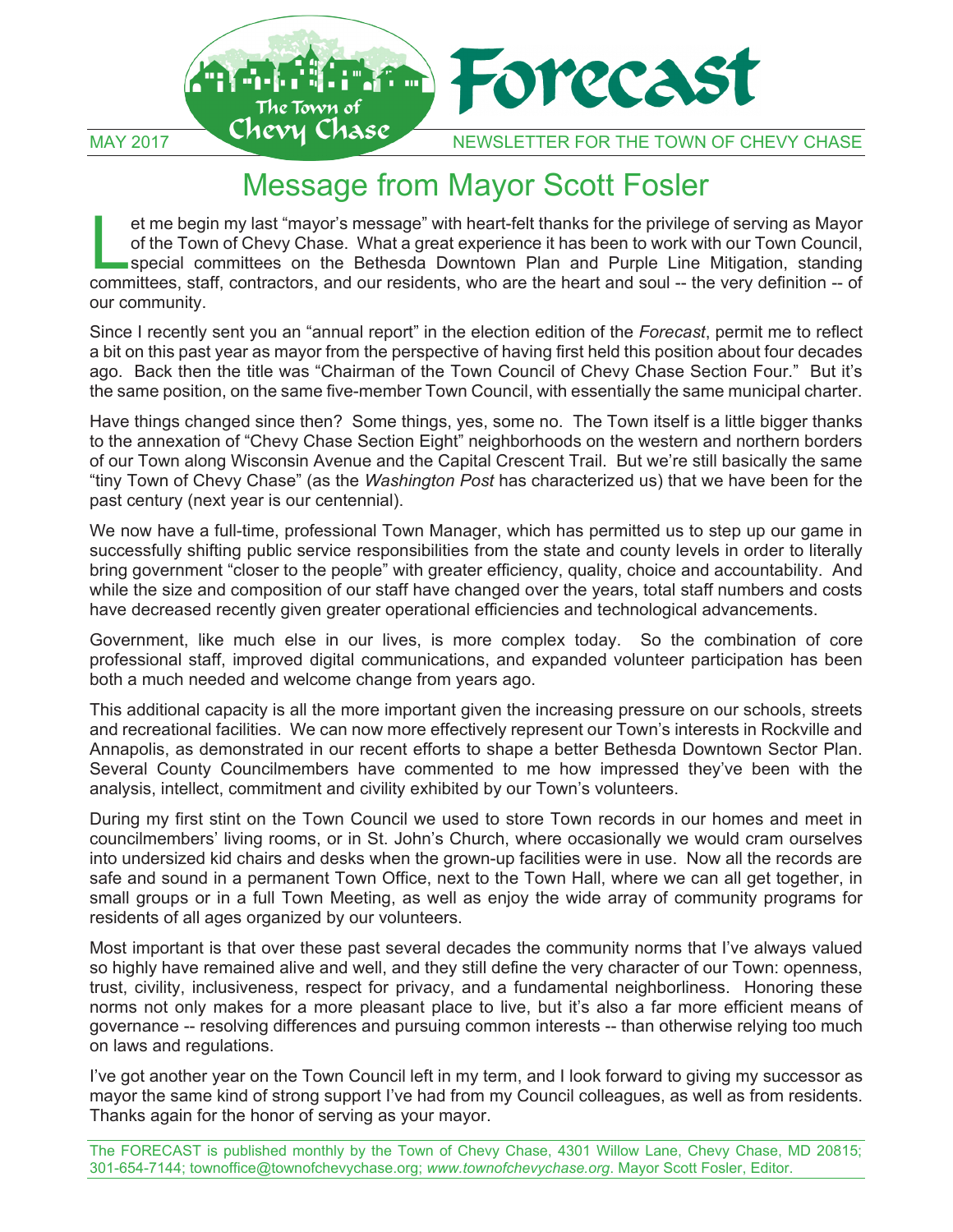## FY18 Budget Process Continues

Residents are encouraged to review and comment on the Town's proposed FY18 budget. A summary of the proposed budget was included in the Election issue of the *Forecast*, and comprehensive budget documents are available on the Town website (www.townofchevychase.org).

The Town Council will hold a public hearing on the proposed budget at the May 2 annual meeting before adopting a final budget for the next fiscal year. Comments on the proposed budget may be sent to the Town office at townoffice@townofchevychase.org.

# TOWN UPDATES

#### Tree Plantings

In April, the Town completed the spring tree planting program. In addition to planting 37 public trees in the Town rights-of-way, the Town planted 19 canopy trees on private property as part of the Native Canopy Tree Planting Program. Information about these programs is available on the Town website.

#### Overgrown Vegetation

As a reminder, residents are asked to keep all streets and sidewalks clear of overgrown vegetation. Please prune vegetation to ensure unobstructed sight lines for pedestrians and motorists. The Town's vegetation maintenance standards are available for review on the Town website. Thank you for your cooperation in helping to keep Town streets and sidewalks safe.

#### Block Party

The Town encourages residents to participate in a block party with their neighbors. The Town offers a subsidy of up to \$150 to cover expenses incurred by the party organizer. The



organizer must submit receipts for reimbursement following the party. Receipts may not include expenses for alcohol. The block party petition can be downloaded from the Town website. For more information, please contact the Town office at townoffice@townofchevychase.org or 301-654-7144.

### Household Organic Waste Collection

The Town continues to offer curbside household organic waste collection in partnership with The Compost Crew. Residents must choose to receive this service by submitting a request on the Town website or by calling the Town office at 301-654-7144. Participants receive a 5-gallon bin with gamma seal lid and compostable liner. Every Tuesday, the contractor collects the bins at the curb, wipes them down, replaces the liner and returns the bins to the curb.

### Connect with the Town

Residents may sign up on the Town's website to receive Town Crier emails, Alert TOCC voicemail messages and an electronic copy of the *Forecast* newsletter. Information on how to connect with the Town using Facebook and Twitter also is available on the Town website.



**Tuesday, May 2**  Town Election Town Hall, 8 a.m. to 8 p.m.

**Tuesday, May 2**  Annual Meeting Lawton Center, 7 p.m.

**Thursday, May 4** Community Relations\* Town Hall, 7 p.m.

**Friday, May 5** Bob Brown Puppet Show Town Hall, 6 p.m.

**Saturday, May 6**  Spring Festival Lawton Center, 12-4 p.m.

**Monday, May 8**  Climate and Environment\* Town Hall, 7 p.m.

**Wednesday, May 10**  Town Council Town Hall, 7 p.m.

**Thursday, May 11**  Public Services\* Town Hall, 7 p.m.

**Monday, May 15**  Long Range Planning\* Town Hall, 7 p.m.

**Wednesday, May 17**  Purple Line Mitigation\* Town Hall, 7 p.m.

**Thursday, May 25**  Land Use\* Town Hall, 7 p.m.

\* Town Committee meeting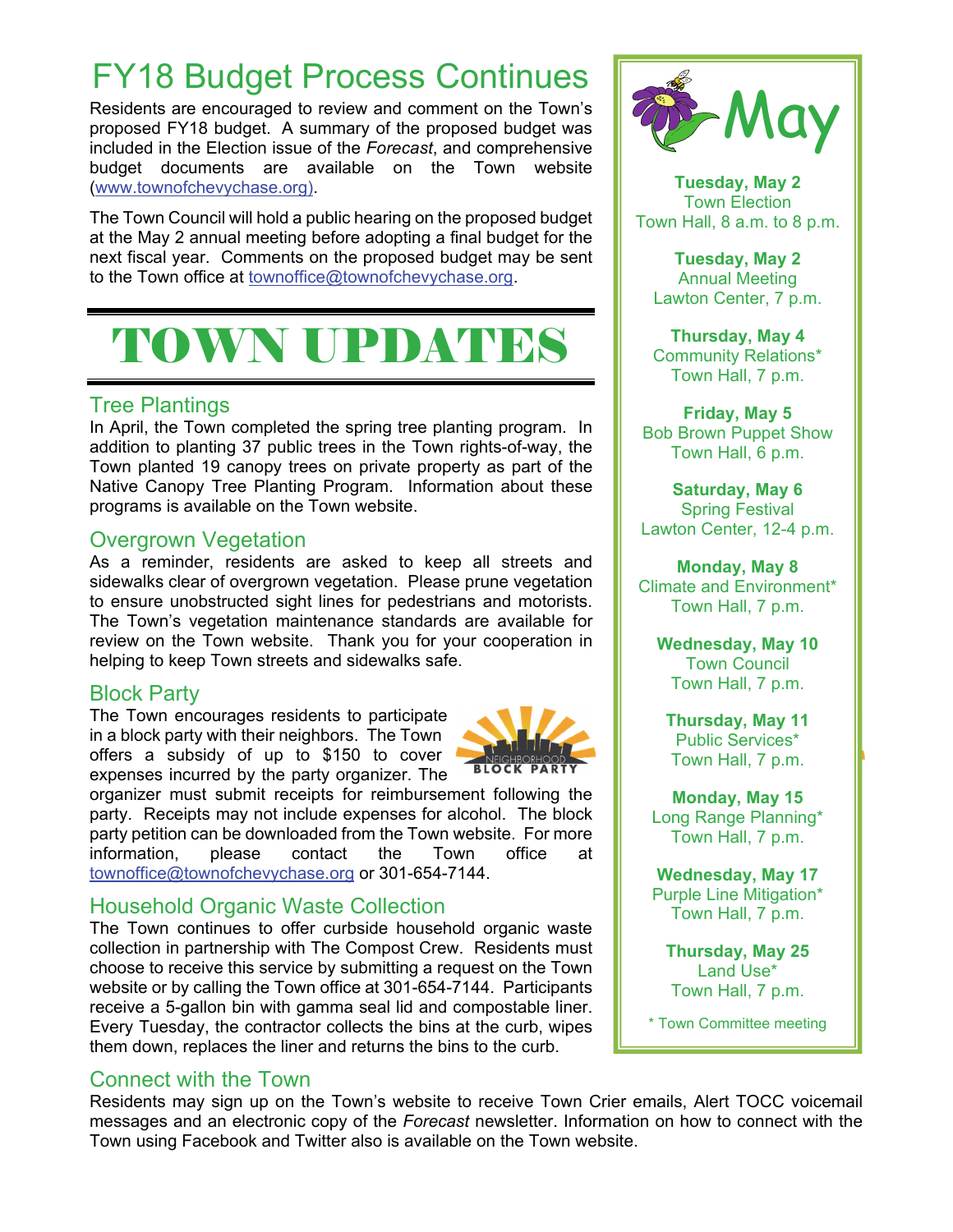## TOWN EVENTS

*The following events are brought to you by the Town's Community Relations Committee.*

## Spring Festival 2017

## Saturday, May 6, 12- 4 p.m., Lawton Community Center & Town Hall

This event, co-sponsored by the Community Relations Committee and the Lawton Community Center, is a festive celebration for all ages. Come out for Mariachi music, a moon bounce, games, crafts, food trucks, henna tattoos and more! Please bring cans or boxes of nonperishable food for Manna, as the truck will be collecting food for the hungry in Montgomery County. No RSVPs needed!



## Breakfast and a Walk with the Town Arborist Saturday, May 20, 9 a.m., Town Hall



Join residents of all ages at the Town Hall for breakfast with Dr. Tolbert Feather, the Town arborist, followed by his annual walk and talk through the Town. This event gives residents the opportunity to learn more about Town trees and how the weather affects trees in this climate. Come loaded with questions! Please RSVP to the Town office at 301-654-7144 or townoffice@townofchevychase.org.

# AROUND CHEVY CHASE

## CC@H May 2017 Events

On May 16, 7-9 p.m., David Duberman, a retired senior CIA officer, will discuss two outstanding intelligence operations run by the KGB and the CIA. The KGB operation involved five upper-class Cambridge graduates -- the so-called Cambridge 5 -- who provided the Soviet Union with a wide range of important intelligence from the 1930s through World War II and the beginning of the Cold War.

The second operation was brilliantly conducted in Moscow during the Cold War by an elite group of CIA operations officers (several of whom were Mr. Duberman's friends), and which, until its tragic end, provided invaluable intelligence to the U.S. A fascinating presentation at the CC Village Hall!

Brunch Bunch holds its monthly get-together on May 11, 10-11:30 a.m. at the Olympia Cafe on Brookville Road. Come join the CC@ H table for coffee and conversation.

Our next Volunteer Training is May 18, 10 a.m.- noon. Please consider becoming a volunteer with your neighborhood Senior Village. See our website at www.chevychaseathome.org for more information.

## Lawton's Antiques Roadshow-Style Event

#### Tuesday, June 6, 2 - 4 p.m., Lawton Community Center

Who hasn't watched PBS' Antiques Roadshow and wondered about their own antique or collectable? Find out what your stuff is worth! Bring your artwork, family heirlooms, cherished items and more to the Lawton Community Center's own Antiques Roadshow-Style event!! Expert John Caplan Harris, certified appraiser/antiques shop owner, will give a general appraisal of objects LIVE, on-the-spot, while lecturing on history and market value of collectibles today! This event is free and all are welcome. For more information, call 240-777-6853 or 240-777-6855.